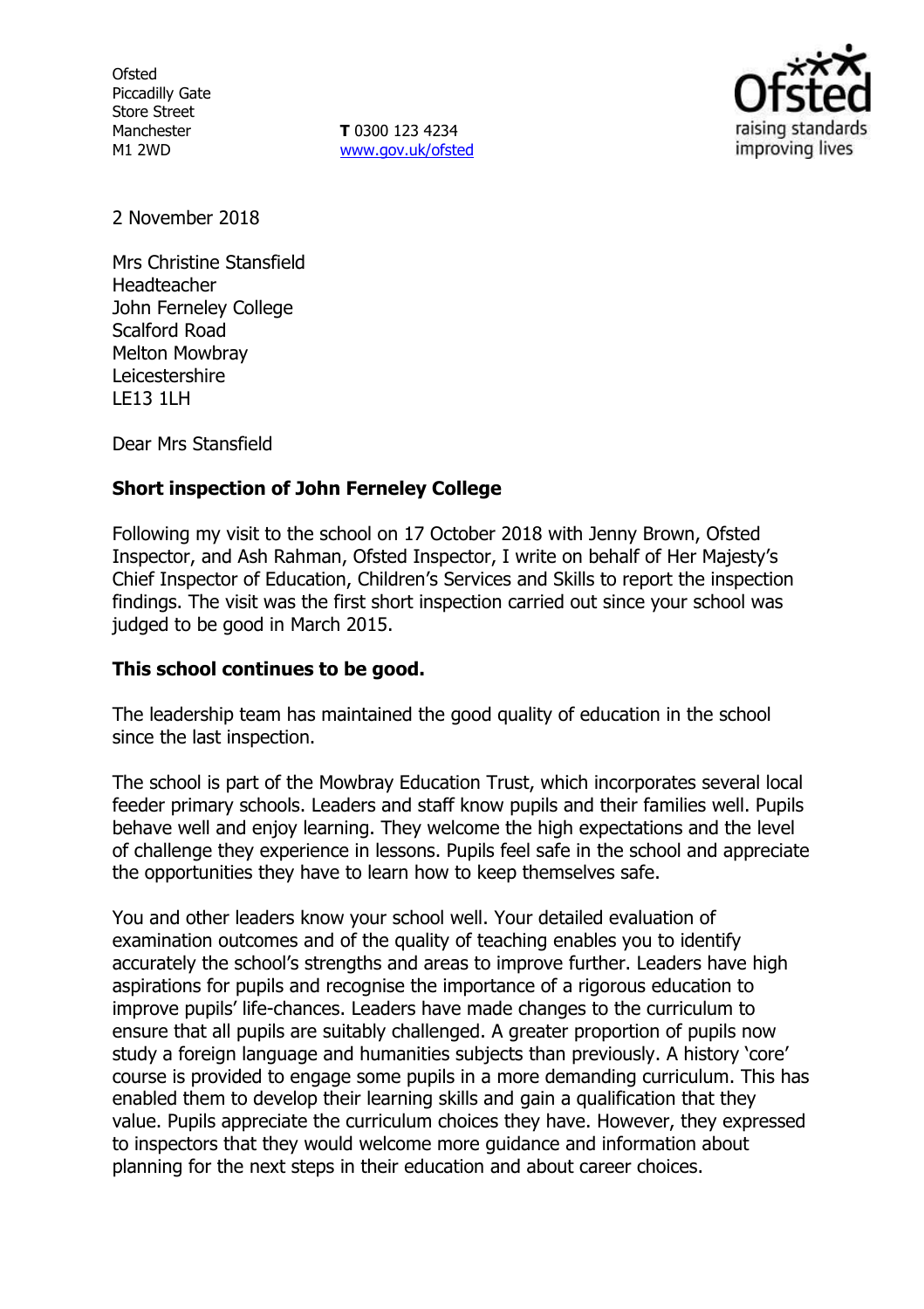Governors have an accurate knowledge of the school and challenge leaders appropriately. They share your passion for improving social mobility in the town and recognise that improvements in the school are intended to be sustainable and in the best interests of the community. They ensure that leaders' actions are bringing about the intended improvements and that they are of benefit to all pupils. Governors make use of external support to enable them to develop their detailed understanding of the strengths and weaknesses of the school. The structure and remit of the trust board and of the local governing body of the school have undergone significant change in recent months. Governors now feel that they are well placed to support leaders in improving the school further in the next phase of its development.

The vast majority of pupils behave well in lessons and around school. The school is a calm and orderly environment. Leaders have a clear knowledge of where behaviour is less well managed and intervene to make improvements. They respond quickly to concerns as they arise so that learning can continue uninterrupted. Training is available to teachers to support them in improving their skills to challenge inappropriate behaviour more effectively.

Rates of attendance are better than national averages. A small number of pupils, for whom mainstream education is not appropriate, receive their education from Melton Behaviour Partnership. Leaders track carefully those pupils who leave the school roll to ensure that they are able to continue their education in another establishment. Some parents and carers feel that the school provides well for pupils who have medical conditions, special educational needs and/or disabilities. However, a small minority of parents expressed the view that some pupils' needs are not met effectively.

Most pupils take a high level of pride in their work and use feedback from their teachers to help them to progress. This is not yet consistent, however. Sometimes feedback is less clear and pupils do not make effective use of comments from teachers to help them address gaps in their learning. Some exercise books are less well presented and show a lack of care.

The previous inspection highlighted the need for leaders to improve teaching and achievement, particularly in mathematics and history. Senior leaders have focused on appointing high-quality teachers and middle leaders to the school to increase the capacity to improve teaching. This has enabled improvements to the quality of teaching to be made. It is now of a very high standard in most areas of the curriculum. As a result, pupils' overall progress in many subjects is significantly better than that of most pupils nationally. Where outcomes are not yet of the same high level, leaders have appointed new staff to lead improvements, for example in mathematics and science. A number of specialist leaders in education have been accredited to support these improvements. Leaders recognise the need to retain high-quality staff and have taken steps to ensure that leaders and teachers have appropriately high levels of autonomy. You have also considered the workload of staff to ensure that they use their time effectively for the benefit of pupils. Teachers enjoy working at the school and feel well supported by leaders.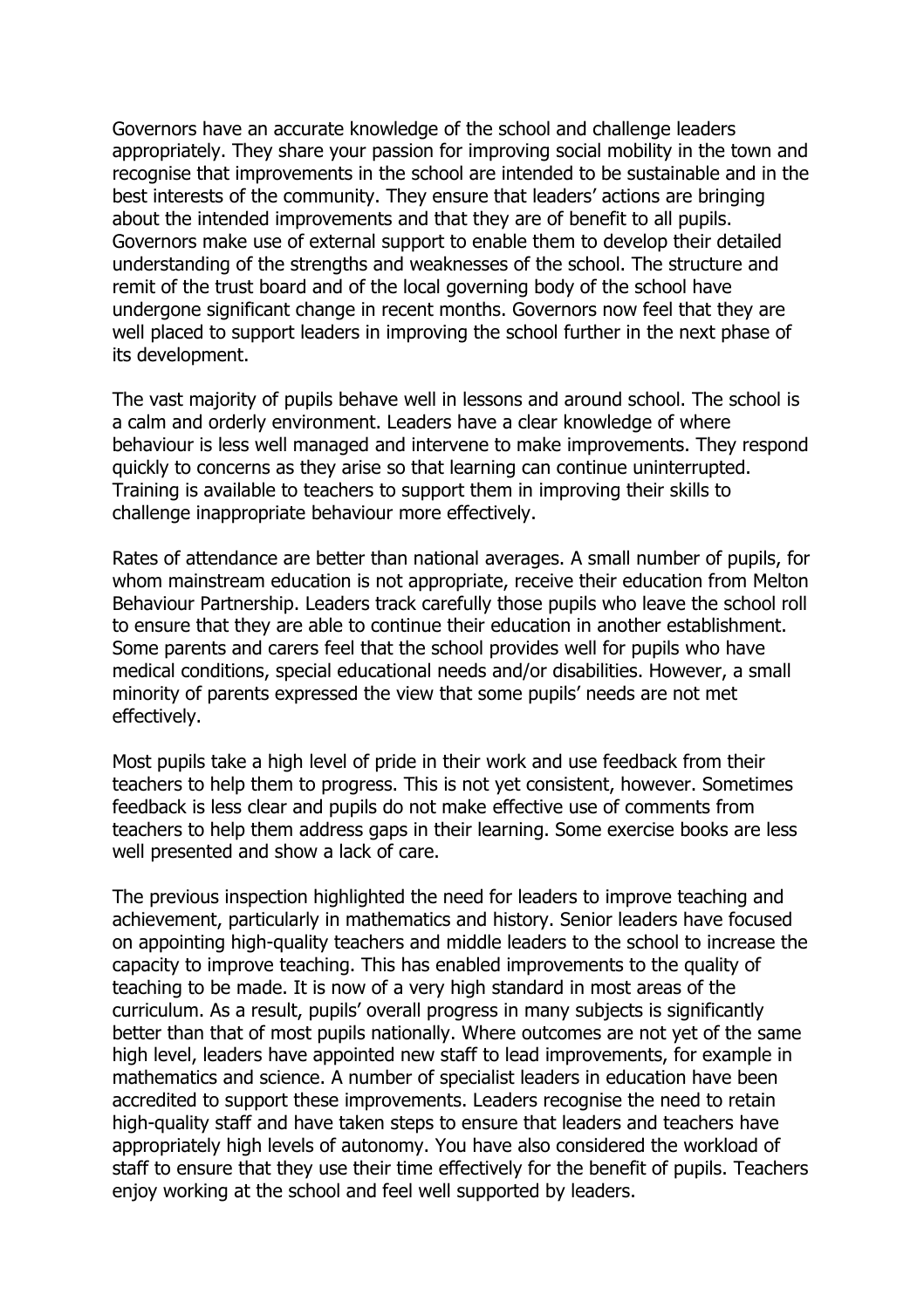During the inspection, inspectors noted examples of teachers challenging pupils effectively to develop their understanding. In history, pupils were able to show good recall of facts they had learned and to develop their skills in extended writing. Careful sequencing of learning and use of excellent knowledge by teachers contribute to excellent outcomes in some subjects. In other subjects, inspectors observed that pupils' progress was less rapid because the sequence of learning was less well considered. Inspectors also saw examples of teachers checking pupils' understanding of their learning carefully. This enabled the teachers to modify their approach to improve pupils' learning. This is not yet consistently effective across the school.

# **Safeguarding is effective.**

You take your responsibility for safeguarding of pupils very seriously. Staff are well trained and understand their responsibilities regarding the safeguarding of pupils. They receive regular briefings to alert them to potential risks in society. They are clear about the procedures to follow if they have a concern about a pupil. The necessary checks for appointing staff are in place and appropriate records are kept.

The safeguarding team monitors pupils about whom they have concerns. Regular reviews of open cases are held so that staff can keep a close eye on pupils they are worried about.

Pupils feel safe and are confident that there are staff that they can speak with if they need help. They value the positive relationships they have with their teachers. Pupils value the teaching they receive about diversity and mental health. They are taught how to ensure that they stay safe and understand many of the challenges facing them in the world outside school. Pupils said that they feel that any bullying is dealt with effectively. However, a minority of parents feel that not all cases of bullying are dealt with effectively by the school.

Governors are clear about their responsibility for holding leaders to account for safeguarding and have carried out an audit of safeguarding arrangements. They check to ensure that all staff are subject to the necessary checks when appointed and that they are regularly trained. Governors with specific responsibility for safeguarding receive training and support with governors from other schools in the trust.

## **Inspection findings**

■ Leaders have addressed the weaknesses in outcomes for pupils in 2017 examination results. They have improved the quality of teaching and increased the capacity of leadership in the school. Provisional information for 2018 suggests that pupils' progress is significantly better than average in many areas of the curriculum and broadly in line with national averages in some, including mathematics. The quality of teaching in mathematics has begun to improve. Leaders have strategies in place to address the remaining areas of relative under